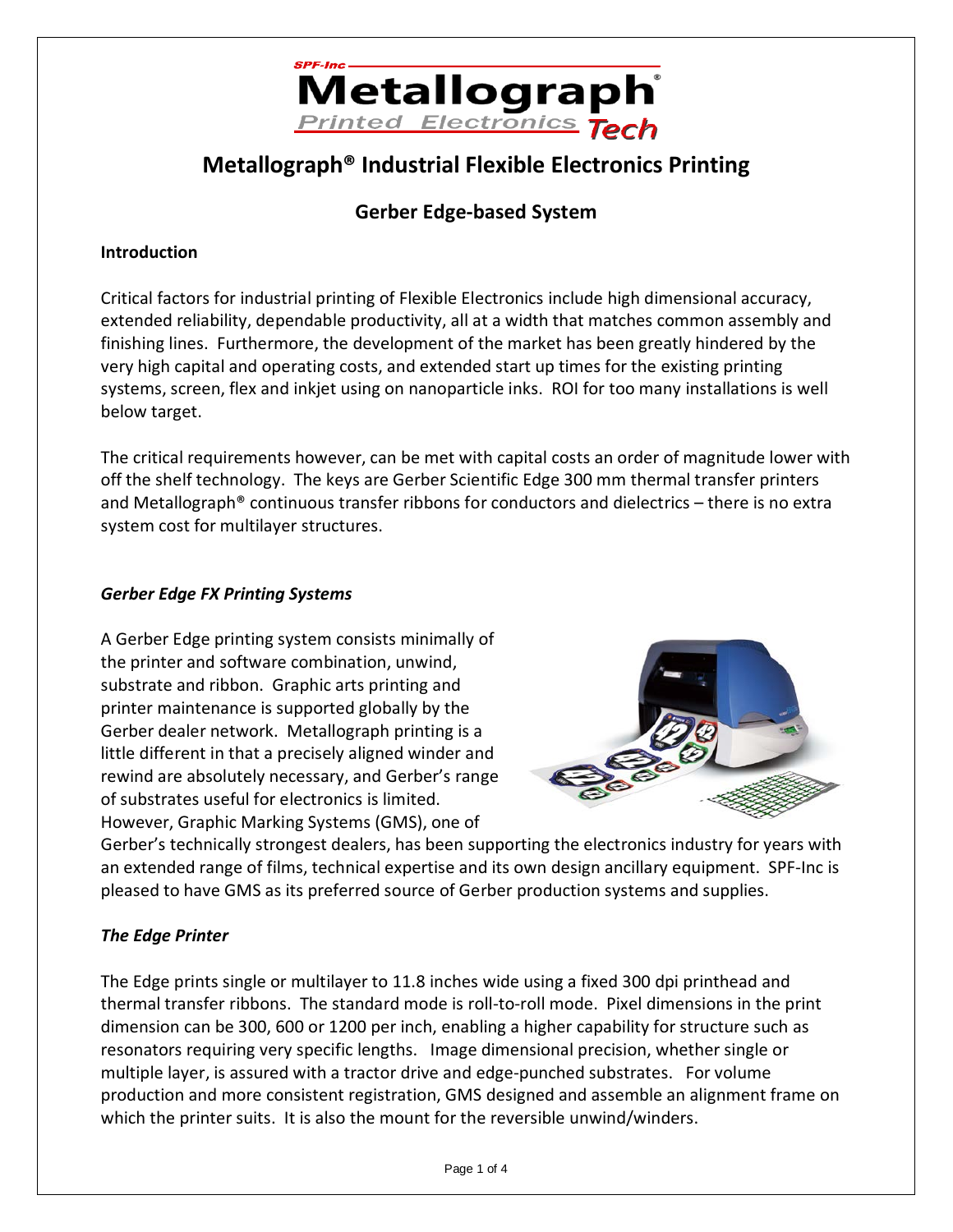



*Gerber Edge FX on GMS Alignment frame with unwind/rewinder*

As the photograph above shows, only a short length of film is exposed to room dust, and it can be covered very readily with clear plastic boxes each side. In this configuration precision of overprinting is usually  $\lt$  ±0.001 inches. By alternating Metallograph® conductive and dielectric ribbons, complex circuits with conductive bridges only a few microns thick can be assembled without removing the substrate from the machine until complete. The last pass may also be a standard ribbon to print part numbers, alignment marks, instructions and logos, matching standard PCB nomenclatures.

The image precision transfers to downstream processing using a combination of registration marks and the uniquely patterned side punch. Gerber's enVision<sup>®</sup> cutter uses the original design file to cut substrate in layers from front or back, or completely through all layers.



Both printer and cutter with their own unwinds/rewinds, can operate unattended, except for ribbon or roll changes.

While the printer can be operated in-line with other processes, its fixed speed requires it to be the master, and so it is usually run independently, even of simple devices like laminators.

### *Processes:*

The following are processes coupled with Edge printers.

1. Laminators on the print side for physical and chemical protection, electrical insulation, etc.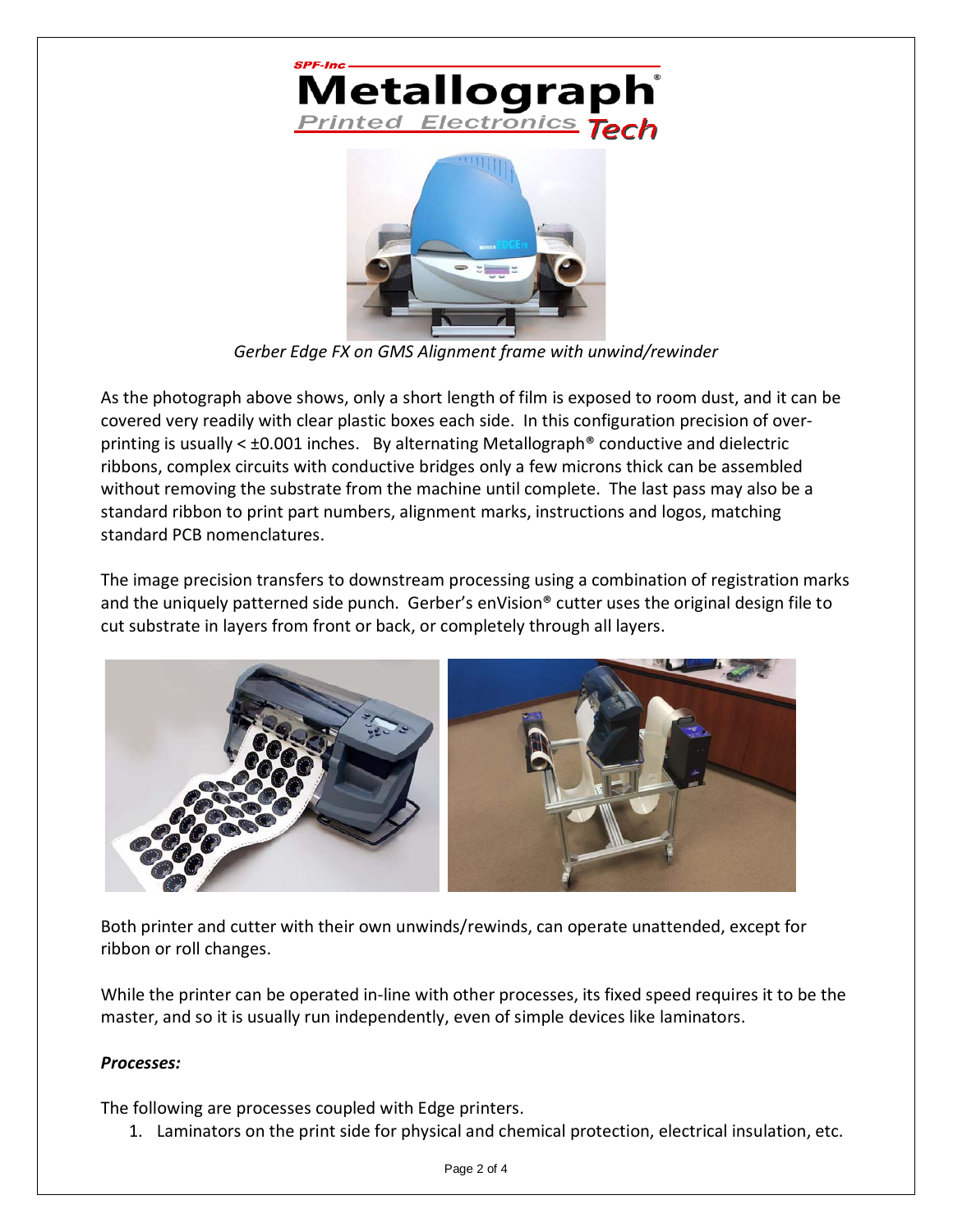

- 2. Laminators to rear full width or with patterned adhesives in register with the print.
- 3. Cutters for parts or label-like structures on the image side.
- 4. Cutters on the back side to expose under-layers for complex structure assembly.
- 5. Screen printers for electrically functional inks (PEDOT-PSST), adhesives etc.
- 6. Pick and place for components mounted with, for example, thermoset adhesives.

Based on our experience with this market and the available technologies we frequently recommend the Edge to our industrial customers. And we can lay out lines with printing, cutting, laminating and other film processing stems. It is preferred of course, that customer first defines the function of the installation and production expectations. Every job is unique so we adapt to customer needs.

### *Procurement for Metallograph*

Even though Edge software, printers, cutters and graphic arts supplies, can be purchased from any authorized Gerber dealer, we believe that printed electronics users will be better served by producing a bundled system, along with the specific training and technical service directly from GMS. The pre-shipment check will be with Metallograph® conductive ribbon on film suitable for printed electronics. Package deals are based on the Gerber Edge FX, and include the full factory warranty, and access to factory support.

GMS and other dealers post prices for supplies, systems and packages on-line.

### *Older Gerber Edge Models*

The older model Edge 2 in good condition (especially with a printhead free of flaws) is recognized as an industry workhorse. We have produced hundreds of prototype circuits and structures on these. There is no warranty however, and some parts are no longer available. But for those companies who have one, getting started is little more than buying ribbon and substrate.

### *More Information*

| <b>Gerber Scientific:</b>       | Edge FX Printer: Web page<br>enVision Cutter: Web page<br><b>Omega Software: Web Page</b>                                                                                              |
|---------------------------------|----------------------------------------------------------------------------------------------------------------------------------------------------------------------------------------|
| <b>Graphic Marking Systems:</b> | Gerber Authorized Dealer: Web page<br><b>GMS: YouTube Channel and videos</b><br><b>GMS Rewinder: Webpage</b><br>Gerber Brand Substrates: Web page<br>Special Media: info@graphicms.com |